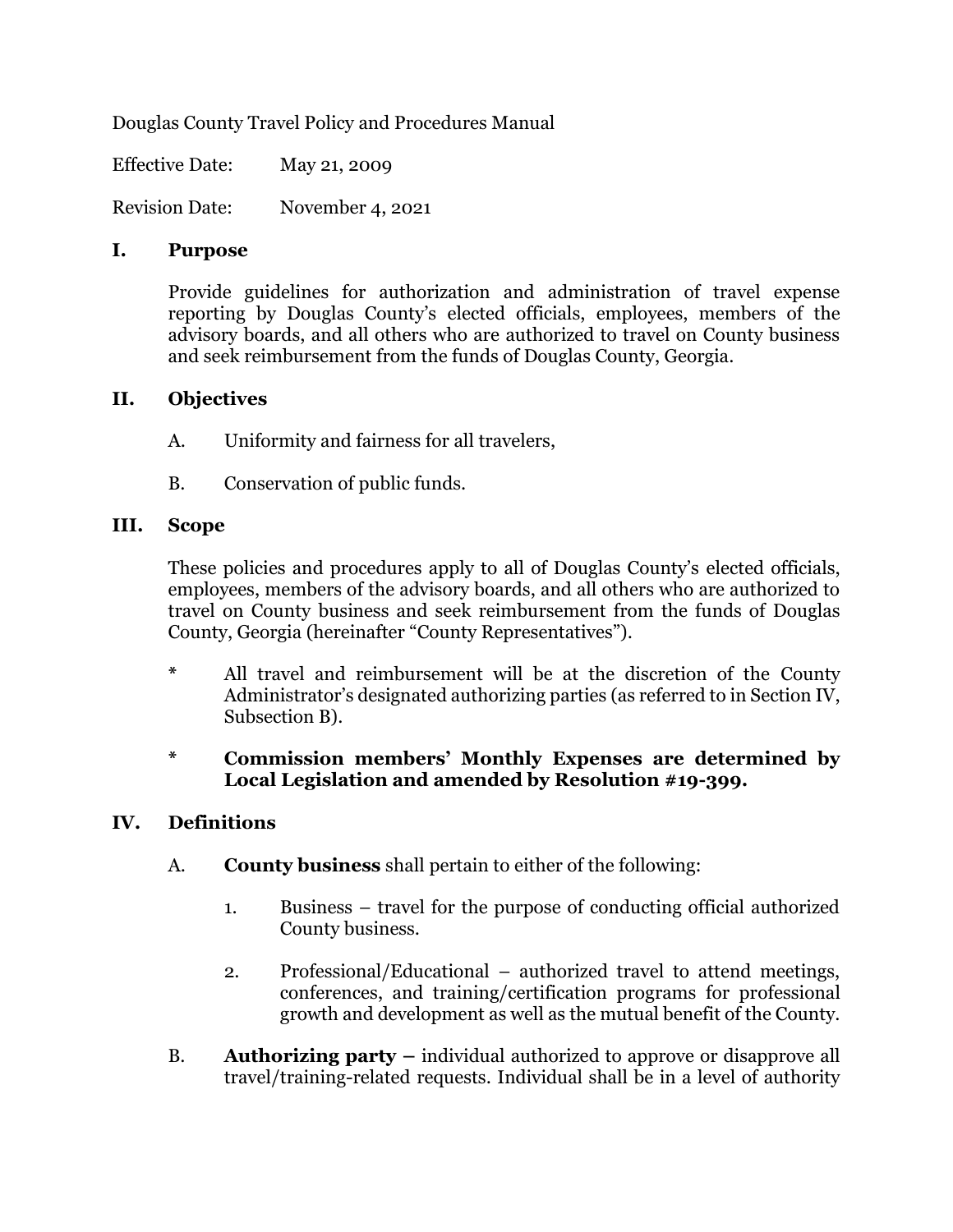such that they can accurately evaluate the need for and the cost and benefit of such travel.

Authorizing parties include: County Administrator, Assistant County Administrator, Deputy County Administrator, Department Head Manager/Director and/or Constitutional Officer/Elected Official.

- C. **Requesting party –** individual who will be reimbursed for travel costs incurred out of the funds of Douglas County, Georgia.
- D. **Metro-Atlanta area** area including the counties of Barrow, Bartow, Carroll, Clayton, Cobb, Coweta, DeKalb, Douglas, Fayette, Floyd, Forsyth, Fulton, Gwinnett, Henry, Newton, Paulding, Pickens, Rockdale, Spalding, and Walton.
- E. **Designated personnel** individual who has been assigned by the Department Manager/Director to review a travel/training submission and/or a requisition entry into New World.
- F. **Executive Team Managing Directors** The Executive Team Managing Directors are direct reports to the County Administrator

# **V. Administration**

- A. County Representatives are expected to search out the most reasonably priced arrangements for their travel event taking into consideration their personal safety and a reasonable level of comfort and dignity.
- B. The County does not contract with a specific travel agent. County Representatives may book travel arrangements through an agent of their choosing or by utilizing one of the many Internet sites available for such purposes.
- C. Arrangements should not be made until the Travel Expense Form is approved in writing by the authorizing party.
- D. Travel arrangements that include air, lodging, and/or car rental should be made as far in advance as possible, preferably at least thirty (30) days prior to the travel event to ensure the most economical and desirable arrangements.
- E. A County Representative traveling on appropriate and pre-approved business will not be denied reimbursement for reasonable costs incurred in conformance with this policy.
- F. County Representatives are urged to use personal credit cards for payment of travel expenses, thereby reducing/eliminating the need for cash advances. Timely submission of approved requests for reimbursement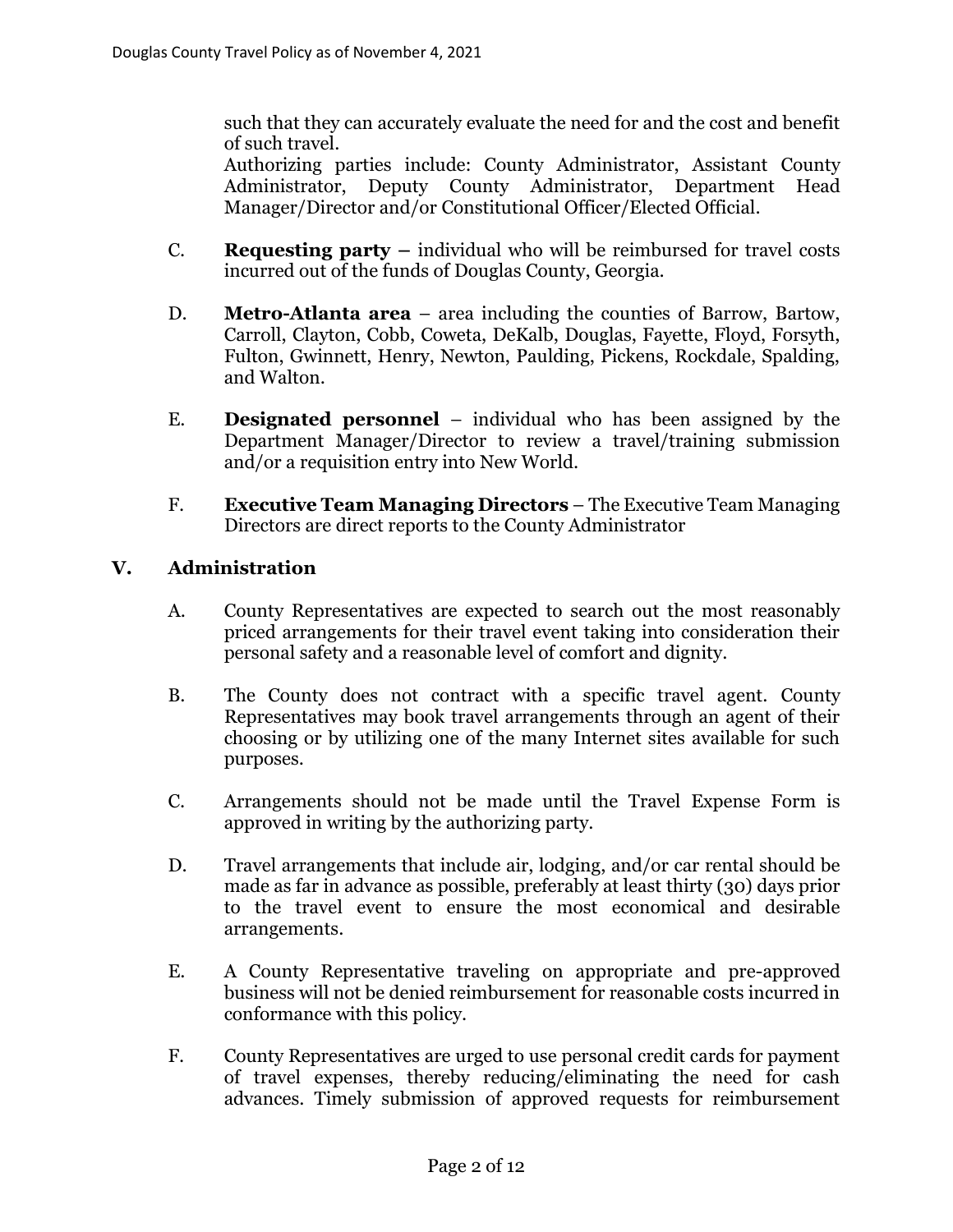should provide County Representatives with reimbursement funds in time to pay their credit card charges as they become due.

# **VI. Guidelines for Authorization of Travel**

- A. All County Representatives requesting to travel on official County business must complete the Travel and Training Authorization/Expense Reimbursement form for approval prior to travel/training (including online training).
- B. Decisions as to which travel is authorized begin with the budgetary process. Travel needs must be anticipated and submitted in the budget for approval by the Board of Commissioners.
- C. The authorizing party's responsibility is to stay within his/her departmental budget's travel allocation as approved by the Board of Commissioners.
- D. Prior to approving a travel request, the authorizing party is responsible for determining that a sufficient unexpended appropriation remains in the travel budget to reimburse all expected costs of the travel.
- E. Personal items, alcoholic beverages, and expenses of family members are not authorized.
- F. Expense reports must be prepared to reflect only actual expenses essential to the conduct of County business by the County Representative.
- G. Approvals:
	- 1. County employee/representative shall submit travel/training request forms to the Department Manager/Director.
	- 2. Department Managers/Directors shall submit travel/training requests to their respective Executive Team Managing Director.
	- 3. Executive Team Managing Directors shall submit their requests to the County Administrator.
	- 4. Elected Officials and Constitutional Officers will approve travel/training in each of their respective offices.

## **VII. Expense Reimbursement Policies**

The following reimbursement guidelines set forth **minimum standards**. County Representatives are expected to spend funds prudently.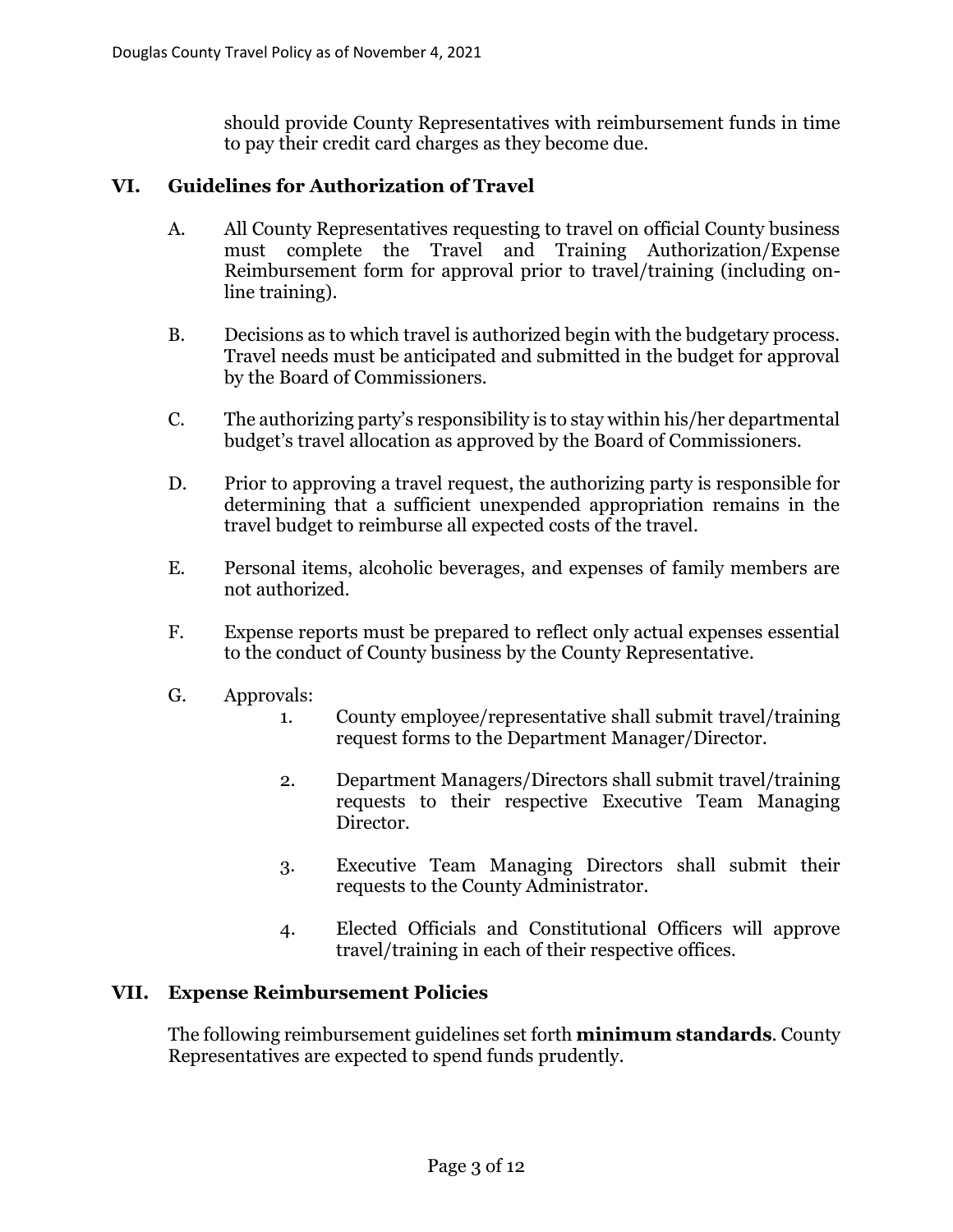- A. **Lodging –** Reimbursement for lodging is authorized when the individual's travel requires overnight accommodation. Overnight accommodations are not considered necessary within the Metro-Atlanta area unless special circumstances warrant them (approval by the County Administrator is required). **Receipts are required for all lodging costs**.
	- 1. County Representatives are reimbursed for the cost of single standard room accommodations typically occupied by business travelers at moderately priced hotels. The minimum corporate, governmental, or lowest special rate should be requested along with any other discounts which you might receive (i.e. senior citizen/AARP).

**When traveling within Georgia,** County Representatives **should request exemption from sales/use and hotel/motel taxes. Exception forms will be provided to traveling** County Representatives**. Taxes incurred by** County Representatives **for failing to utilize these forms will not be reimbursed by the County.**

- 2. The County will pay only actual room rental costs supported by the hotel bill for each day that lodging away from home is required for business reasons.
- 3. All County Representatives shall attempt to incur only reasonable hotel expenses when out-of-town. Where possible, the County will seek group rates from the host of the event, or from the provider of hospitality services to mitigate cost.
- 4. Concierge level, suite, and condominium accommodations are not permitted for County business unless authorized in advance by the department head and the County Administrator's office.
- 5. Because all hotel accommodations are guaranteed for late arrival, it is imperative that the hotel be advised of any cancellation of hotel space prior to the specified cancellation time (usually 6:00 p.m. the day of arrival) to prevent "no show" charges.

Be sure to obtain the name of the person at the hotel to whom you speak and the cancellation number assigned. A "no show" charge will be passed on to the traveler for verification and payment if attributable to the traveler's failure to cancel.

6. Hotel receipts must be attached to the Travel Expense Form. Charges other than actual room cost should be itemized on the expense report.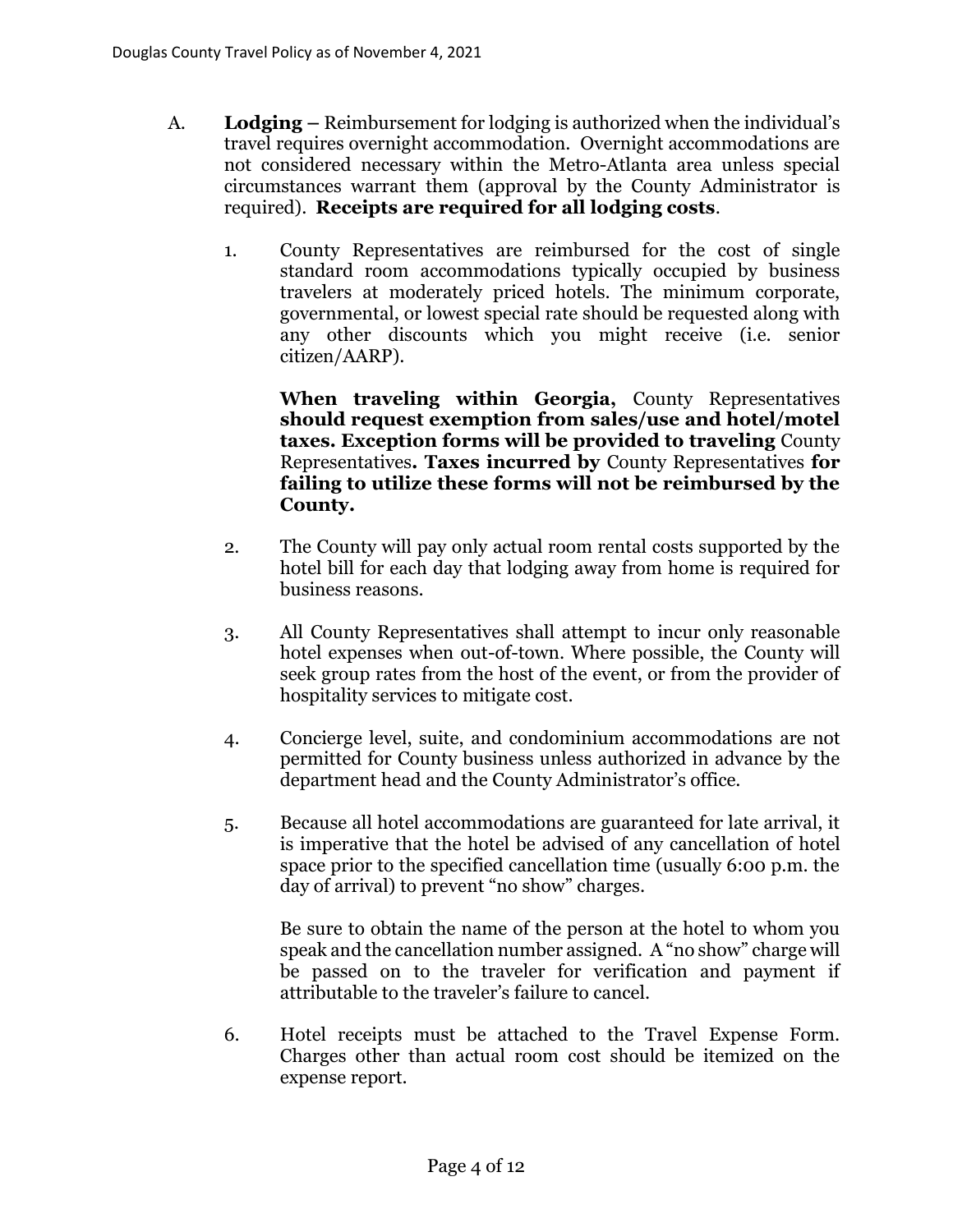- 7. County Representatives may be exempted from local option excise taxes and state sales tax on rooms, lodging, and accommodations when traveling on official business within the State of Georgia. Obtain a "Hotel/Motel Tax Exemption Request" form and State Sales and Use Tax Exemption Form from the Finance Department and present it to the hotel at the time of check-in.
- 8. When two County Representatives share a room, one County Representative shall pay and request reimbursement for the full lodging charge. The second County Representative shall not be entitled to any reimbursement since he/she did not incur any expense. In the rare circumstance where the hotel agrees to split the bill, each County Representative would be responsible for their share. Due to privacy issues, a County Representative may request separate accommodations via the County Administrator. Optional: If employees share a room, each employee sharing the room will receive an additional \$30.00 per diem. (Employees of the opposite sex are not permitted to share a room).
- B. **Meals –** County Representatives are entitled to reimbursement for meals based on a per diem amount of fifty-five dollars (\$55.00/day), based on the following breakdown:

| <b>Breakfast</b> | \$15.00, this amount includes gratuity |
|------------------|----------------------------------------|
| Lunch            | \$15.00, this amount includes gratuity |
| Dinner           | \$25.00, this amount includes gratuity |

- 1. The above limits are expected maximums and should be sufficient in most restaurants visited by the requesting party. **Receipts are not required when requesting reimbursement at per diem rates**.
- 2. For a single day trip:

Breakfast: Reimbursement will be authorized provided the requesting party began his/her travel day before 7:00 a.m. and the one-way trip is at least sixty (60) miles. Mileage must be supported by odometer readings.

Lunch: Reimbursement will be authorized only if the work-related travel is between 11:00 a.m. and 2:00 p.m. and is located outside of Douglas County.

Dinner: Reimbursement will be authorized provided the County Representative returns after 7:00 p.m. **and** the one-way trip is at least sixty (60) miles. Mileage must be supported by odometer readings.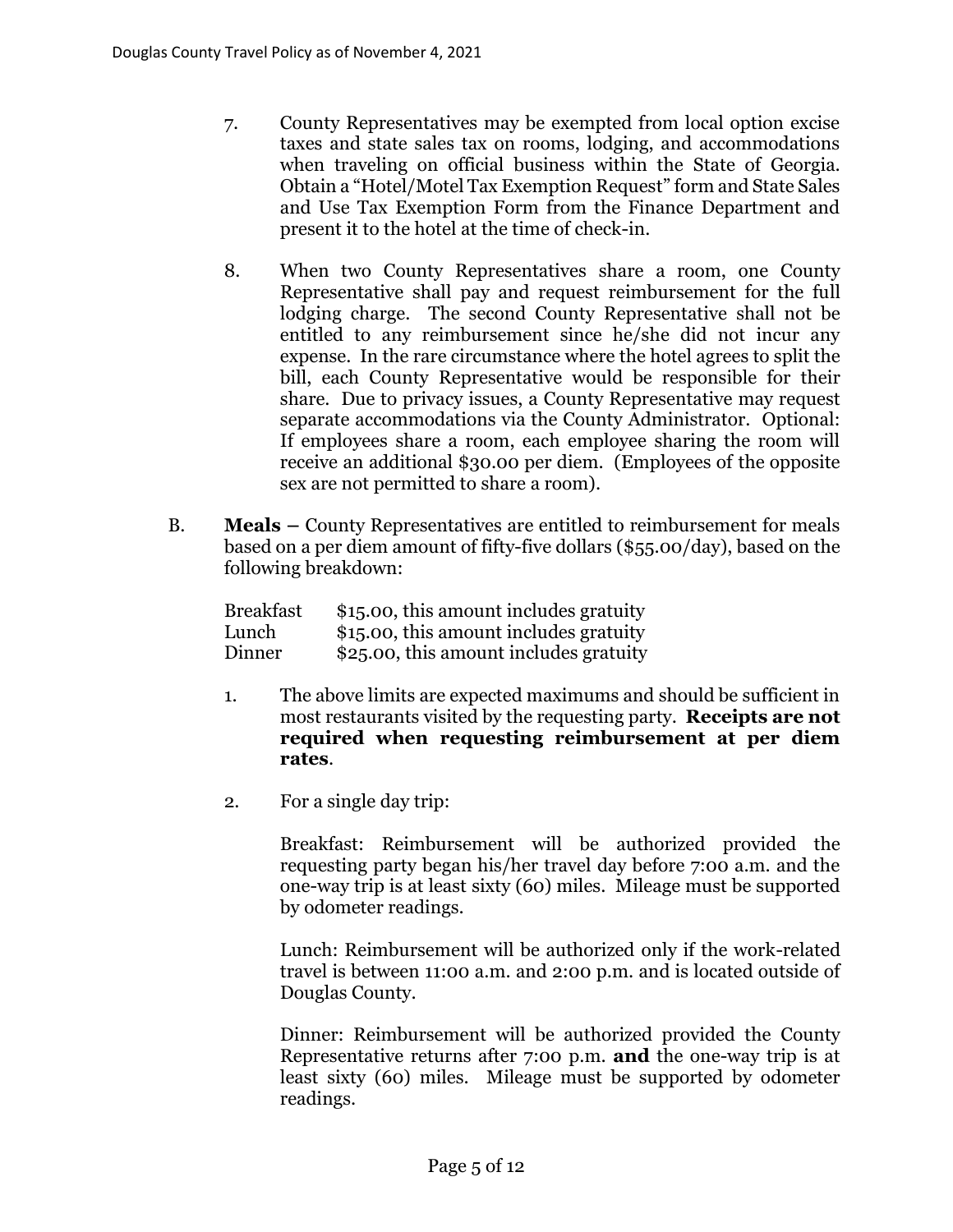- 3. For trips involving overnight travel, meals will be reimbursed at above rates.
- C. **Travel**
	- 1. Air
		- a. It is the obligation of each County Representative to choose the least expensive flight from the various alternatives. In many cases a traveling County Representative can save hundreds of dollars by purchasing tickets on discount airlines, promotional flights that might require advance booking, that might entail one stop, or that might depart and/or arrive at times slightly less convenient. The savings available on these flights frequently outweigh the traveler's inconvenience, even when they necessitate travel schedule adjustments.

In the era of lower priced airfares and electronic tickets, ticket exchanges, cancellations or credit for unused tickets has become more difficult. The traveling County Representative must be certain of their travel needs before booking. The County will not pay for unused airfare unless authorized by all approving parties including the County Administrator. Reasoning must be provided in writing.

- b. Planning in advance will generally guarantee the lowest airfare and satisfy the traveler's preference. Travel arrangements should be made at least thirty (30) days prior to the travel date.
- c. The approved class of transportation for all County Representatives is coach. Most major airlines offer excursion or other discounted fares under certain conditions. Every effort should be made to take advantage of these rates by planning and ordering tickets within the required time frames.
- d. If a business trip is canceled prior to departure, contact all vendors to begin the process of refunding the unused tickets.
- e. A copy of the ticket coupon and/or boarding passes must be attached to each Travel Expense Form.
- 2. Rail and Bus Fare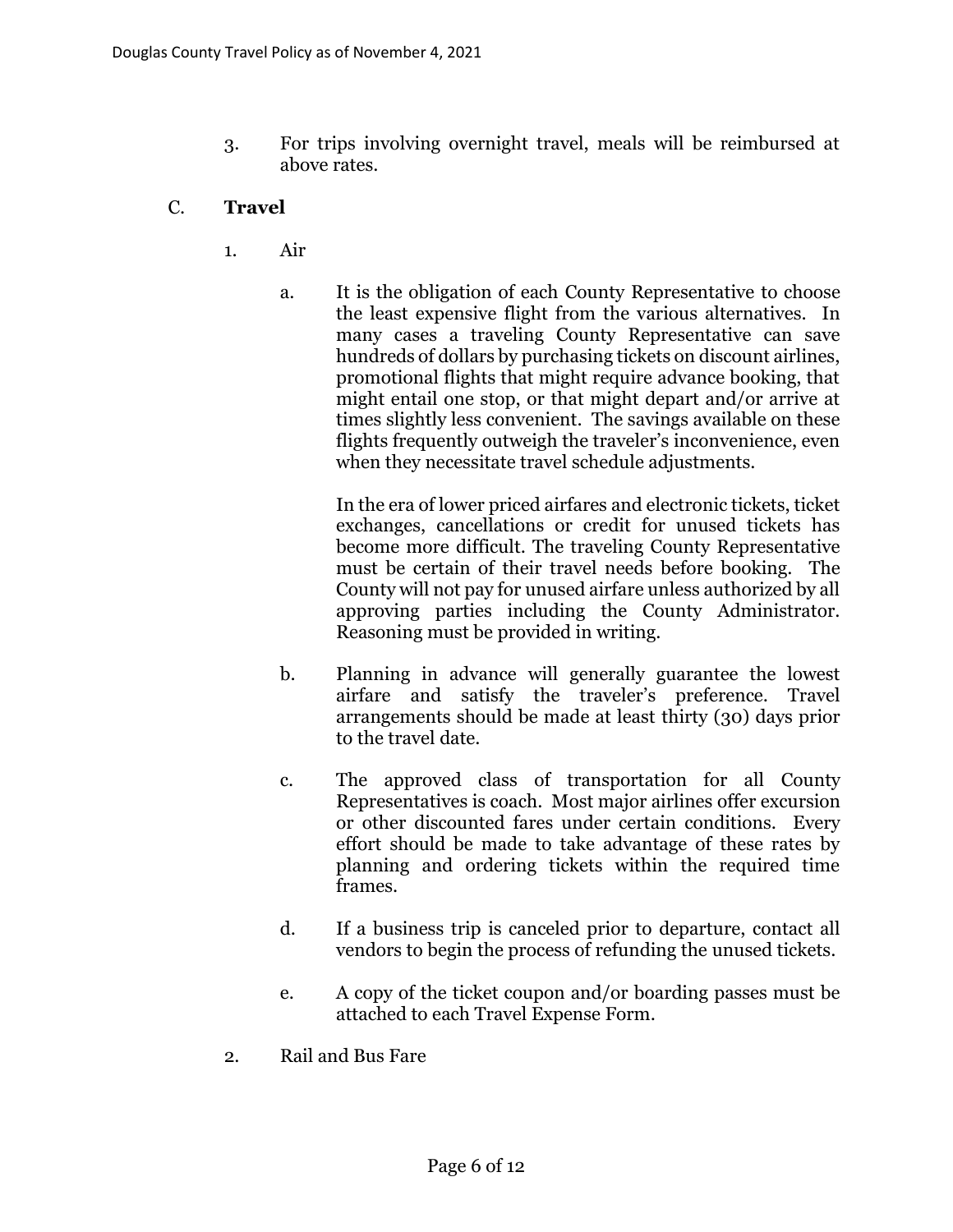## a. **Receipts are required for reimbursement of these transportation costs**.

- b. Transportation reservations shall be obtained at the most economical rate available.
- 3. County Vehicles
	- a. The use of a County vehicle is authorized for travel to destinations of up to five hundred (500) miles from Douglas County. Operation of the County vehicle outside the state of Georgia requires the prior approval of the County Administrator or his/her designee or appropriate elected official.
	- b. Only one County vehicle shall be used when more than one County Representative is attending a particular conference. Most County vehicles available will accommodate four (4) individuals comfortably. Utilize a second County vehicle or a personal vehicle if there are more than four (4) traveling County Representatives.
	- c. Receipts must be obtained for all County vehicle expenses, including gasoline purchases.
	- d. County vehicles may be driven only by County Representatives and officials.
	- e. County vehicles should not be utilized when family members are accompanying the County Representative on a trip.

# f. **All vehicles must be returned with a full tank of fuel**.

- 4. Personal Vehicles
	- a. To calculate the miles eligible for reimbursement, County Representative must determine the mileage from their normal office location to the destination and the mileage from their personal residence to the destination. **Mileage will be reimbursed for the shorter distance**.
	- b. When more than one County Representative is attending a particular conference, separate car allowances will not be approved unless separate arrival and departure times are dictated by other County business, the number of attendees is greater than five (5).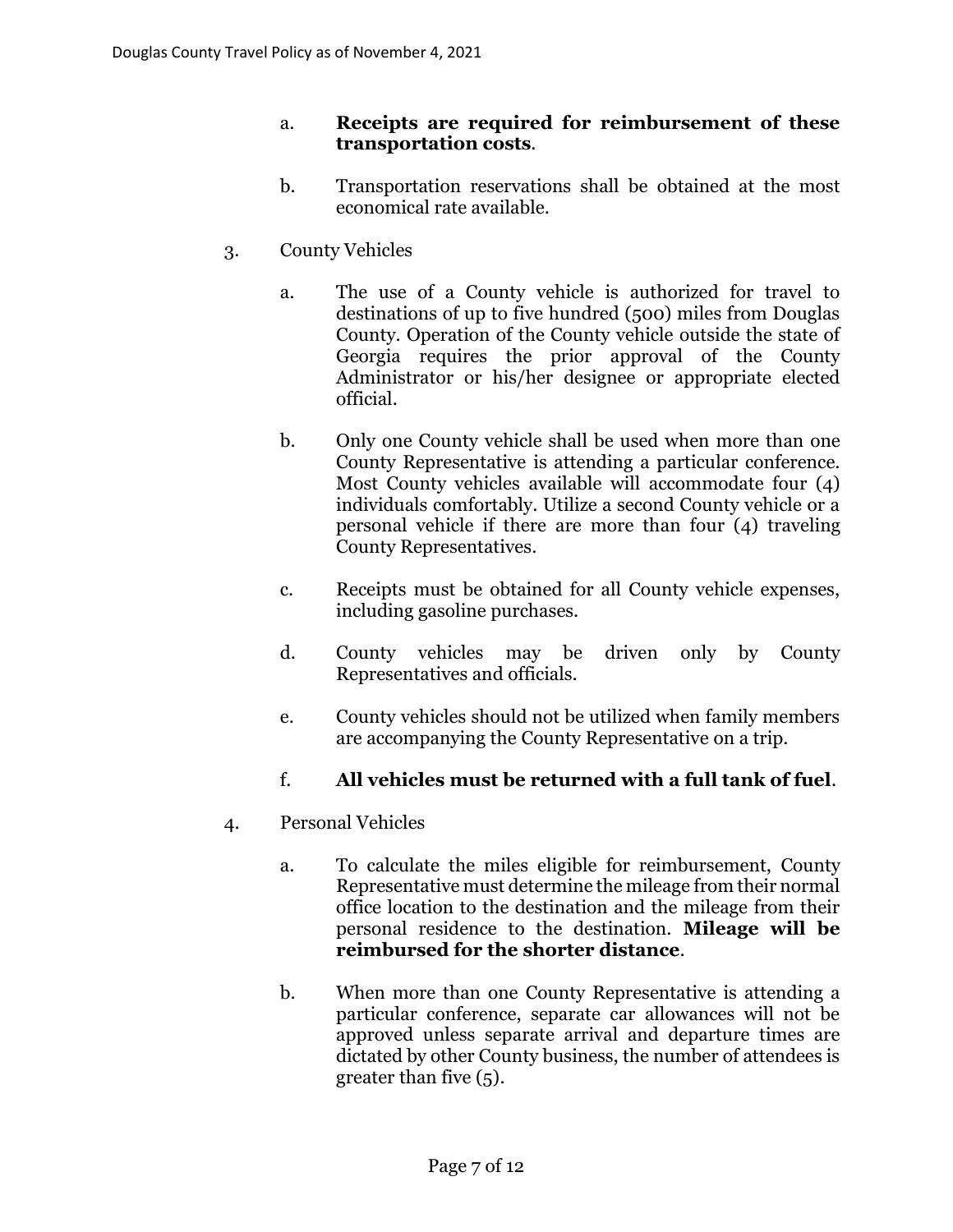- c. The reimbursement rate for personal mileage is equal to the rate published by the Internal Revenue Service. The rate is designed to cover fuel, maintenance, and liability and physical damage insurance costs of the personal vehicle.
- d. Requested mileage reimbursement must be supported by odometer readings. A print out of a MapQuest, Yahoo Maps, etc. must also be presented as support.
- e. County Representatives who use their personal vehicles on County business and request mileage reimbursement should prepare their request for reimbursement on **at least a monthly basis**.
- 5. Rental Cars
	- a. Rental vehicles are not to be used unless the cost is less than that of other available transportation such as taxis, airport limousine, or hotel/airport shuttle services. In many cases a hotel shuttle, taxi, or airport limousine offers a fast, convenient, and economical mode of transportation from the airport to a hotel. If a car rental is necessary to reduce costs, County Representatives should share rental cars, use the appropriate size car as indicated below, and utilize any discount certificates offered by the travel agency and/or the car rental agency.
	- b. The use of a rental car must be justified as an economical need and not as a matter of personal convenience. Vehicles may be rented when:
		- 1. Local transportation is not available.
		- 2. Schedules do not permit the use of local transportation.
		- 3. The cost of local transportation equals or exceeds the cost of renting an automobile.

All rentals will be at a corporate rate or lowest possible rate per day. When traveling in groups, sharing of cars will be practiced to minimize costs.

- c. Car rentals will be reimbursed on the following scale:
	- 1. 1-2 people Compact size auto
	- 2. 3-4 people Mid-size auto
	- 3. 5 people Full size auto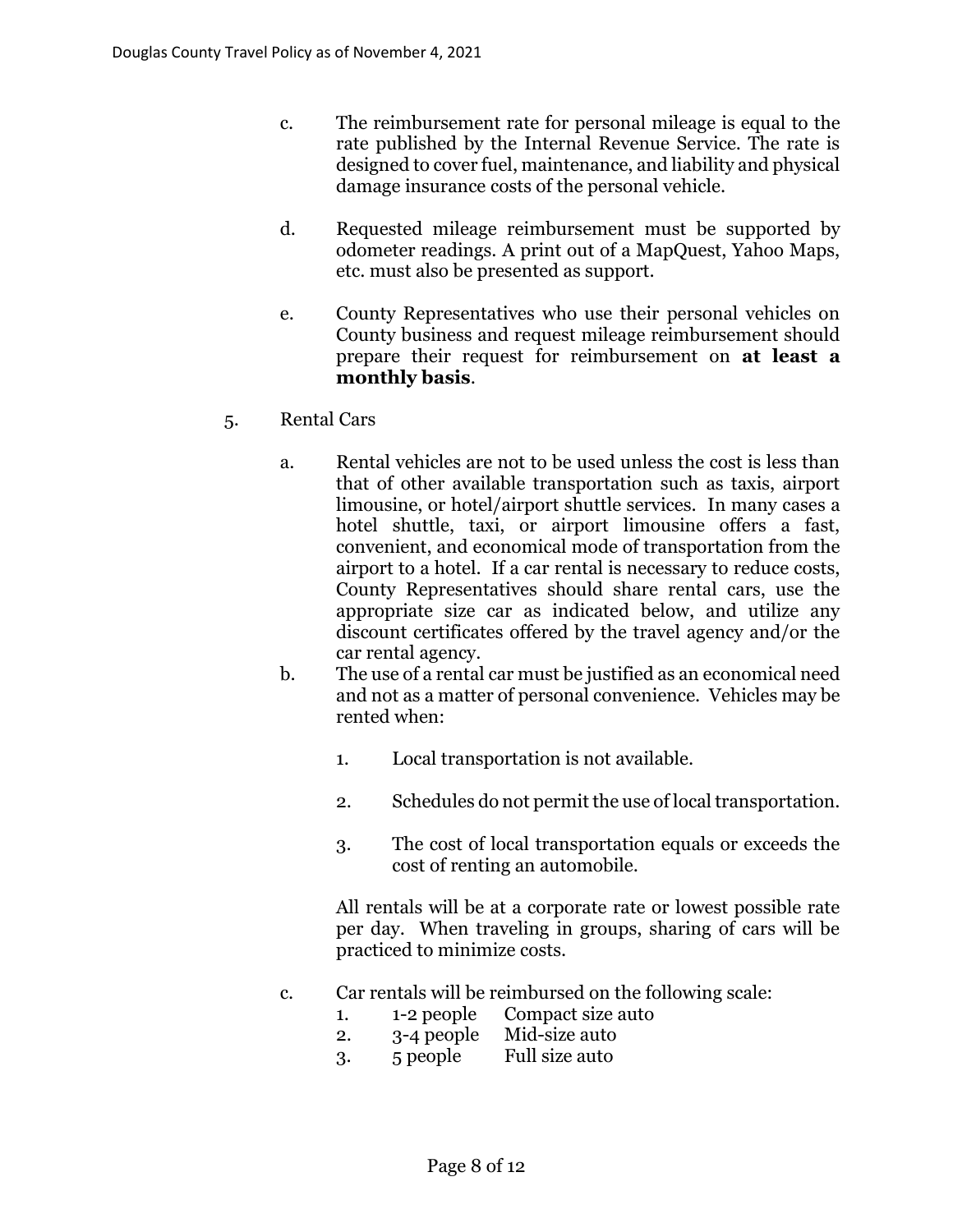If special circumstances dictate, the County Representative may get a larger car if authorized by his/her supervisor. Cars must be equipped with standard accessories unless special circumstances require additional equipment.

- d. The County Representative shall accept the Collision Damage Waiver ("CDW") insurance, but reject any other insurance offered by the rental agency.
- e. The County Representative shall return the rental car with a full tank of gas, otherwise the County is charged a premium rate if the car rental agency refills the tank. Receipts for gasoline purchases are required for reimbursement.
- f. Car rental contracts and/or express checkout receipts are to be submitted as documentation for reimbursement.

## D. Registration

- 1. Registration fees for conferences or seminars are reimbursable when supported by receipts.
- 2. Whenever possible, advance registration should be used.
- E. Miscellaneous
	- 1. Parking and Shuttle Services
		- a. Parking at Atlanta Hartsfield is strongly discouraged. Use of one of the many "park-n-fly" lots just outside the airport grounds is encouraged.
		- b. Park-n-fly lots will be less expensive than Hartsfield and provide shuttle service to the terminal.
		- c. Parking and shuttle services will be reimbursed **when supported by receipts**.
	- 2. Business Meals
		- a. Some officials and members of management are required to meet with persons of other government jurisdictions and professional institutions from which an exchange of information can be obtained that will prove beneficial to the County. When, in the opinion of the official or manager, there has been such an exchange, they may deem it appropriate to pay for the meal as a form of "thank you".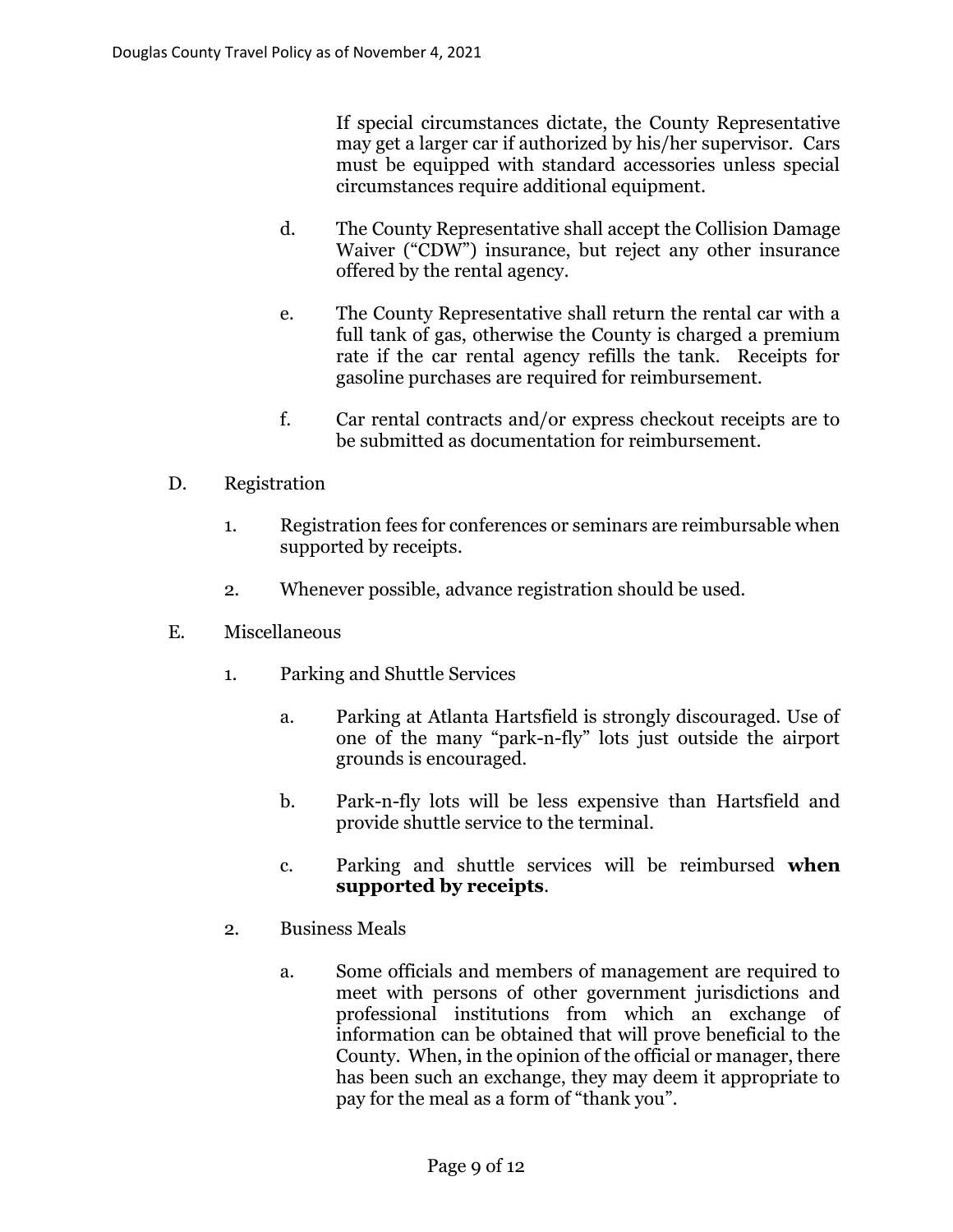- b. Such meals may be reimbursed pursuant to the following stipulations:
	- 1. The requesting party is a Commissioner, elected official, member of the County Administrator's office or department head or equivalent.
	- 2. A receipt is provided.
	- 3. The Travel Expense Form contains on its face:
		- a. Restaurant name and location
		- b. Name and affiliation of the person(s) for whom the meal was purchased.
		- c. The purpose of the business discussion. UNDER NO CIRCUMSTANCES WILL THE EXPLANATION "BUSINESS DISCUSSION" BE ALLOWED. YOU MUST MAKE REFERENCE TO THE SPECIFIC TOPIC/ PROJECT DISCUSSED.
- F. Non-Allowable Expenses
	- 1. It is the County's policy to reimburse the County Representative for all reasonable and necessary expenses incurred in transacting the affairs of business; however, there are specific types of expenses which are considered to be of a truly personal nature and are not allowable.
		- a. Air travel and other personal trip insurance.
		- b. Barber, manicurist, shoe polisher, masseur, or the like.
		- c. Items of personal use.
		- d. Expenses of family members.
		- e. Alcohol or alcohol related products, tobacco or tobacco related products, electronic cigarettes or electronic cigarette related products, or other similar items.
		- f. Entertainment expenses (such as airline headsets, theater, movies, and sporting events) of the County Representative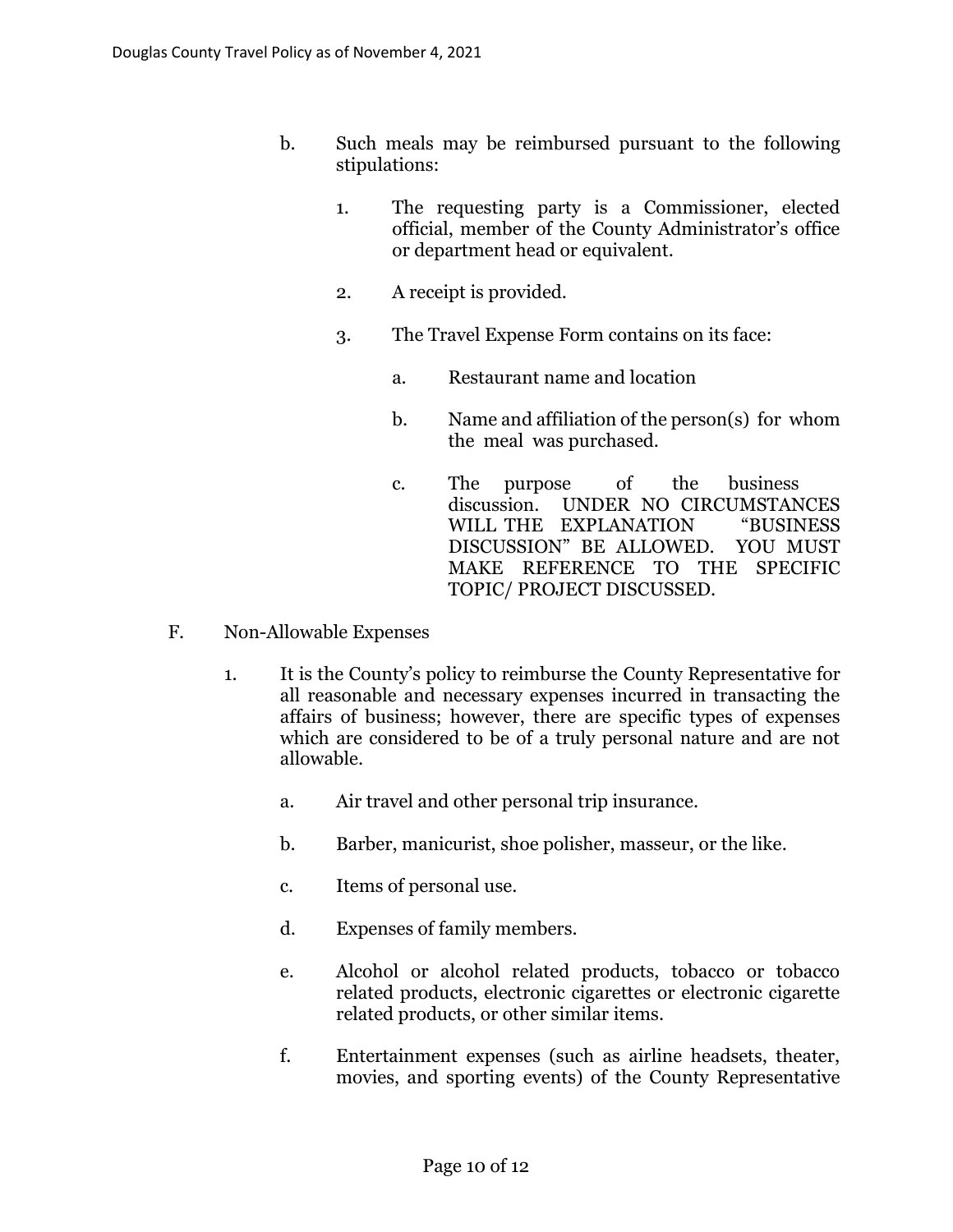while traveling unless incurred providing reimbursable entertainment for customers or others.

- g. Personal reading materials or services.
- h. Repairs, maintenance, or insurance on personal vehicles.
- i. Traffic fines and court costs.
- j. Unauthorized club or other membership dues or fees.
- k. Unauthorized trips, entertainment, gifts, or donations.
- l. Tips.
- m. Items not in compliance with this Policy.
- n. Items in violation of Georgia law.
- 2. County Representatives are responsible for lost or stolen personal property while traveling on County business.
- 3. County-owned property for which the County Representative is responsible while at their home worksite continues to be their responsibility if taken away from the office while traveling.

## **VIII. Procedures for Requesting for Authorization to Travel**

- A. When it becomes necessary to travel, the requesting party shall prepare a Travel Expense Form (Exhibit A). The form should be submitted so as to allow sufficient time for the processing of payments for registration, lodging, etc. The form must be approved by the authorizing party as indicated in Section VI, Subsection G above.
- B. The "Estimated Expenses" to be incurred section must be completed in its entirety to enable the authorizing party to compare anticipated trip costs against available budget. This column is for registration fees or hotels prepayments, other estimated expenses, the details about which should be attached to the form. Include confirmation numbers when they are provided.
- C. When approved:
	- 1. Each department's designated personnel shall enter requisitions in New World for the processing of payments for lodging, registration,